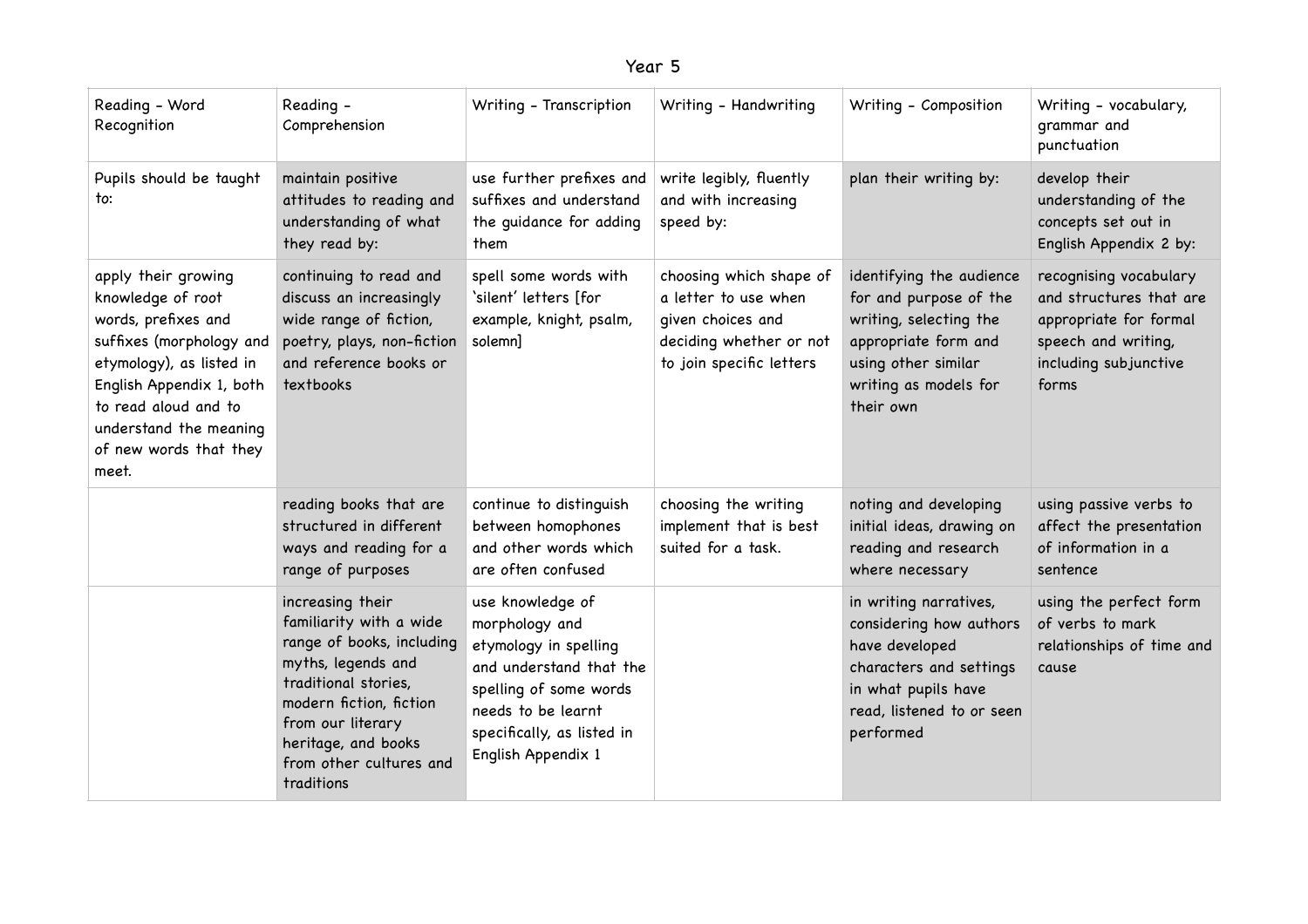| recommending books<br>that they have read to<br>their peers, giving<br>reasons for their choices                                                                                   | use dictionaries to check<br>the spelling and meaning<br>of words                                                     | draft and write by:                                                                                                                              | using expanded noun<br>phrases to convey<br>complicated information<br>concisely                                                             |
|------------------------------------------------------------------------------------------------------------------------------------------------------------------------------------|-----------------------------------------------------------------------------------------------------------------------|--------------------------------------------------------------------------------------------------------------------------------------------------|----------------------------------------------------------------------------------------------------------------------------------------------|
| identifying and<br>discussing themes and<br>conventions in and<br>across a wide range of<br>writing                                                                                | use the first three or<br>four letters of a word<br>to check spelling,<br>meaning or both of<br>these in a dictionary | selecting appropriate<br>grammar and vocabulary,<br>understanding how such<br>choices can change and<br>enhance meaning                          | using modal verbs or<br>adverbs to indicate<br>degrees of possibility                                                                        |
| making comparisons<br>within and across books                                                                                                                                      | use a thesaurus.                                                                                                      | in narratives, describing<br>settings, characters and<br>atmosphere and<br>integrating dialogue to<br>convey character and<br>advance the action | using relative clauses<br>beginning with who,<br>which, where, when,<br>whose, that or with an<br>implied (i.e. omitted)<br>relative pronoun |
| learning a wider range<br>of poetry by heart                                                                                                                                       |                                                                                                                       | précising longer<br>passages                                                                                                                     | learning the grammar<br>for years 5 and 6 in<br>English Appendix 2                                                                           |
| preparing poems and<br>plays to read aloud and<br>to perform, showing<br>understanding through<br>intonation, tone and<br>volume so that the<br>meaning is clear to an<br>audience |                                                                                                                       | using a wide range of<br>devices to build cohesion<br>within and across<br>paragraphs                                                            | indicate grammatical<br>and other features by:                                                                                               |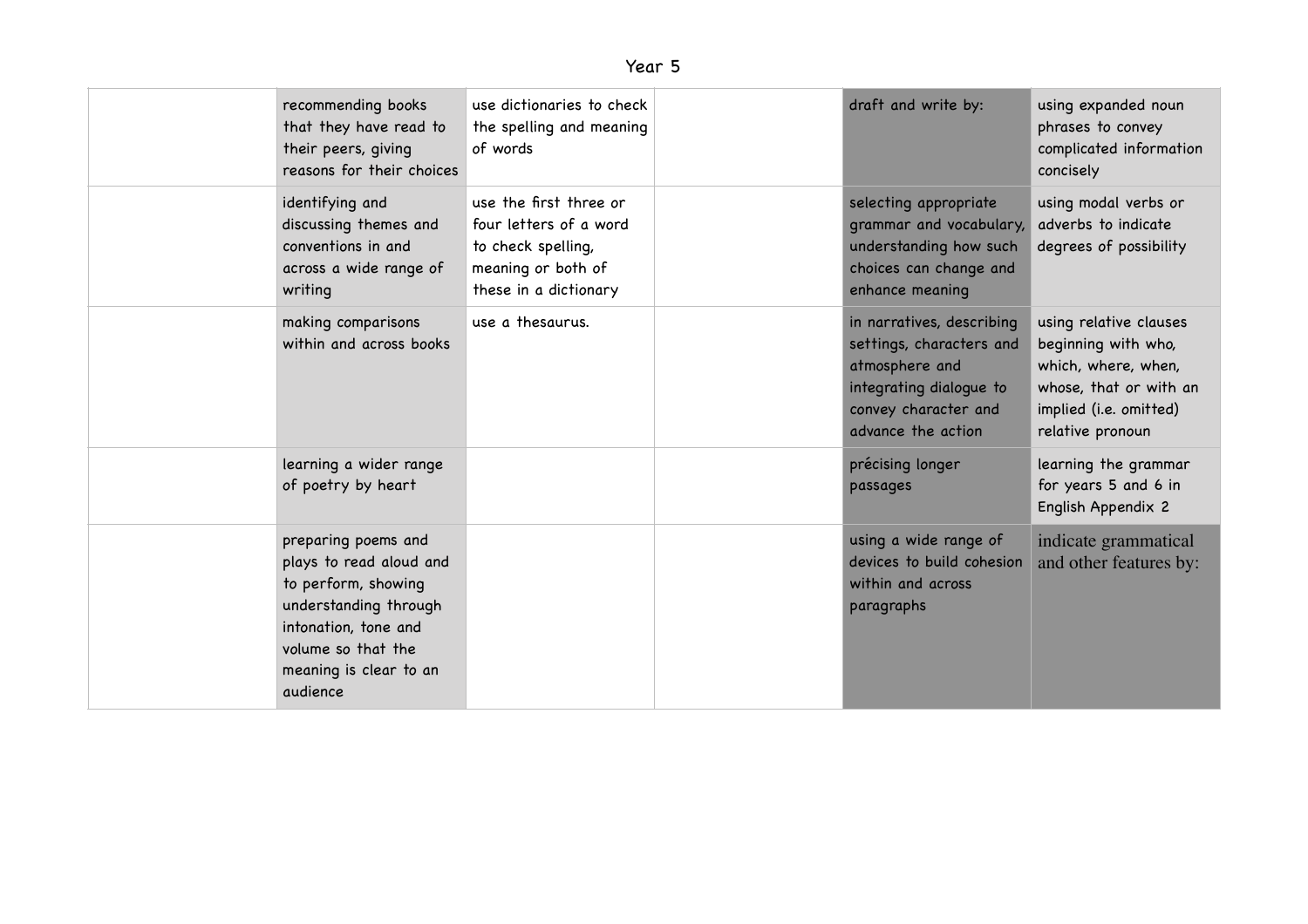## Year 5

| understand what they<br>read by:                                                                                                                           |  | using further<br>organisational and<br>presentational devices to<br>structure text and to<br>guide the reader [for<br>example, headings, bullet<br>points, underlining] | using commas to<br>clarify meaning or<br>avoid ambiguity in<br>writing                      |
|------------------------------------------------------------------------------------------------------------------------------------------------------------|--|-------------------------------------------------------------------------------------------------------------------------------------------------------------------------|---------------------------------------------------------------------------------------------|
| checking that the book<br>makes sense to them,<br>discussing their<br>understanding and<br>exploring the meaning<br>of words in contex                     |  | evaluate and edit by:                                                                                                                                                   | using hyphens to avoid<br>ambiguity                                                         |
| asking questions to<br>improve their<br>understanding                                                                                                      |  | assessing the<br>effectiveness of their<br>own and others' writing                                                                                                      | using brackets, dashes<br>or commas to indicate<br>parenthesis                              |
| drawing inferences such<br>as inferring characters'<br>feelings, thoughts and<br>motives from their<br>actions, and justifying<br>inferences with evidence |  | proposing changes to<br>vocabulary, grammar and<br>punctuation to enhance<br>effects and clarify<br>meaning                                                             | using semi-colons, colons<br>or dashes to mark<br>boundaries between<br>independent clauses |
| predicting what might<br>happen from details<br>stated and implied                                                                                         |  | ensuring the consistent<br>and correct use of tense<br>throughout a piece of<br>writing                                                                                 | using a colon to<br>introduce a list                                                        |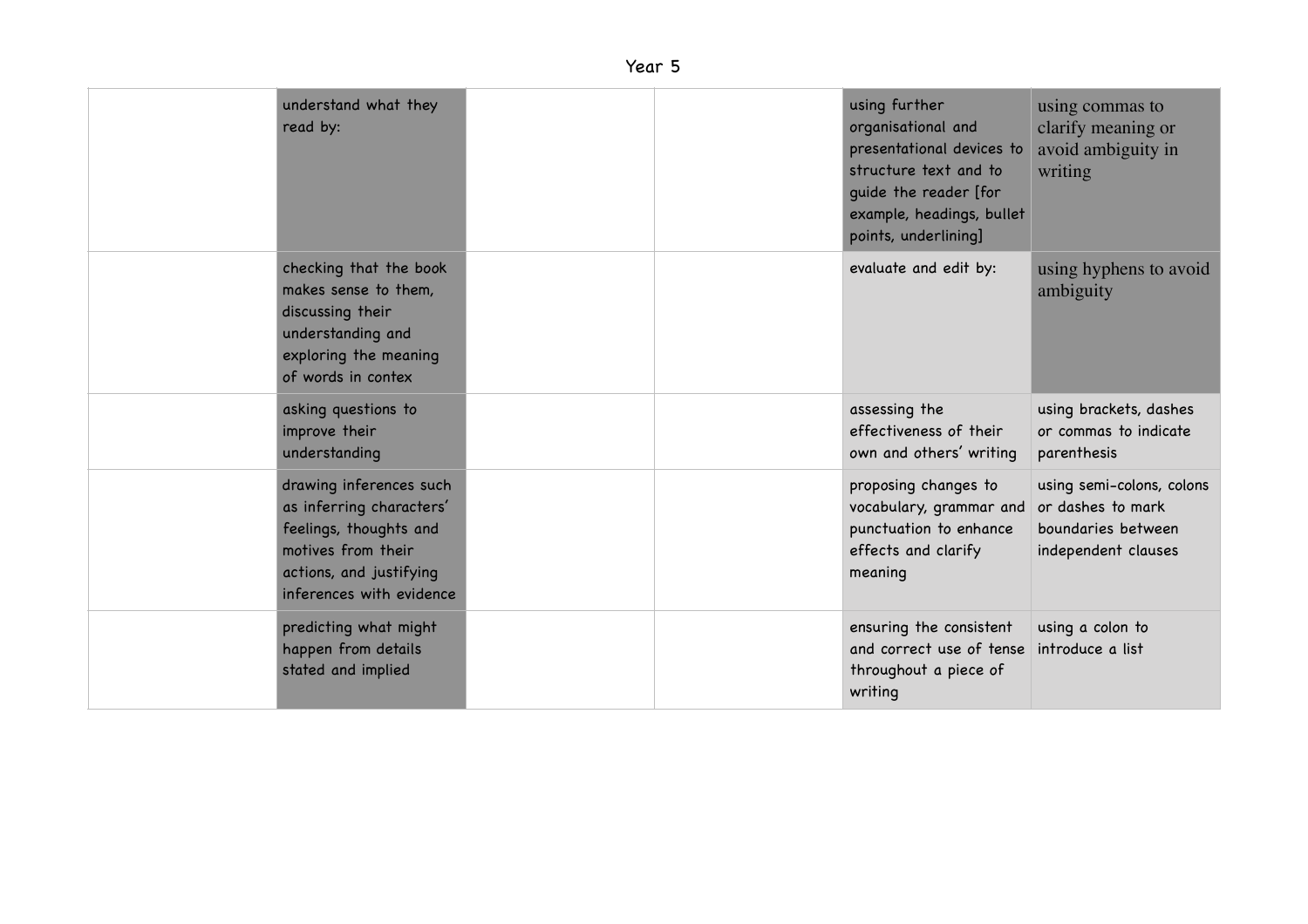## Year 5

| summarising the main<br>ideas drawn from more<br>than one paragraph,<br>identifying key details<br>that support the main<br>ideas |  | ensuring correct subject<br>and verb agreement<br>when using singular and<br>plural, distinguishing<br>between the language<br>of speech and writing<br>and choosing the<br>appropriate register | punctuating bullet points<br>consistently                                                                                                                    |
|-----------------------------------------------------------------------------------------------------------------------------------|--|--------------------------------------------------------------------------------------------------------------------------------------------------------------------------------------------------|--------------------------------------------------------------------------------------------------------------------------------------------------------------|
| identifying how<br>language, structure and<br>presentation contribute<br>to meaning                                               |  | proof-read for spelling<br>and punctuation errors                                                                                                                                                | use and understand the<br>grammatical terminology<br>in English Appendix 2<br>accurately and<br>appropriately in<br>discussing their writing<br>and reading. |
| discuss and evaluate how<br>authors use language,<br>including figurative<br>language, considering<br>the impact on the<br>reader |  |                                                                                                                                                                                                  |                                                                                                                                                              |
| distinguish between<br>statements of fact and<br>opinion                                                                          |  |                                                                                                                                                                                                  |                                                                                                                                                              |
| retrieve, record and<br>present information<br>from non-fiction                                                                   |  |                                                                                                                                                                                                  |                                                                                                                                                              |